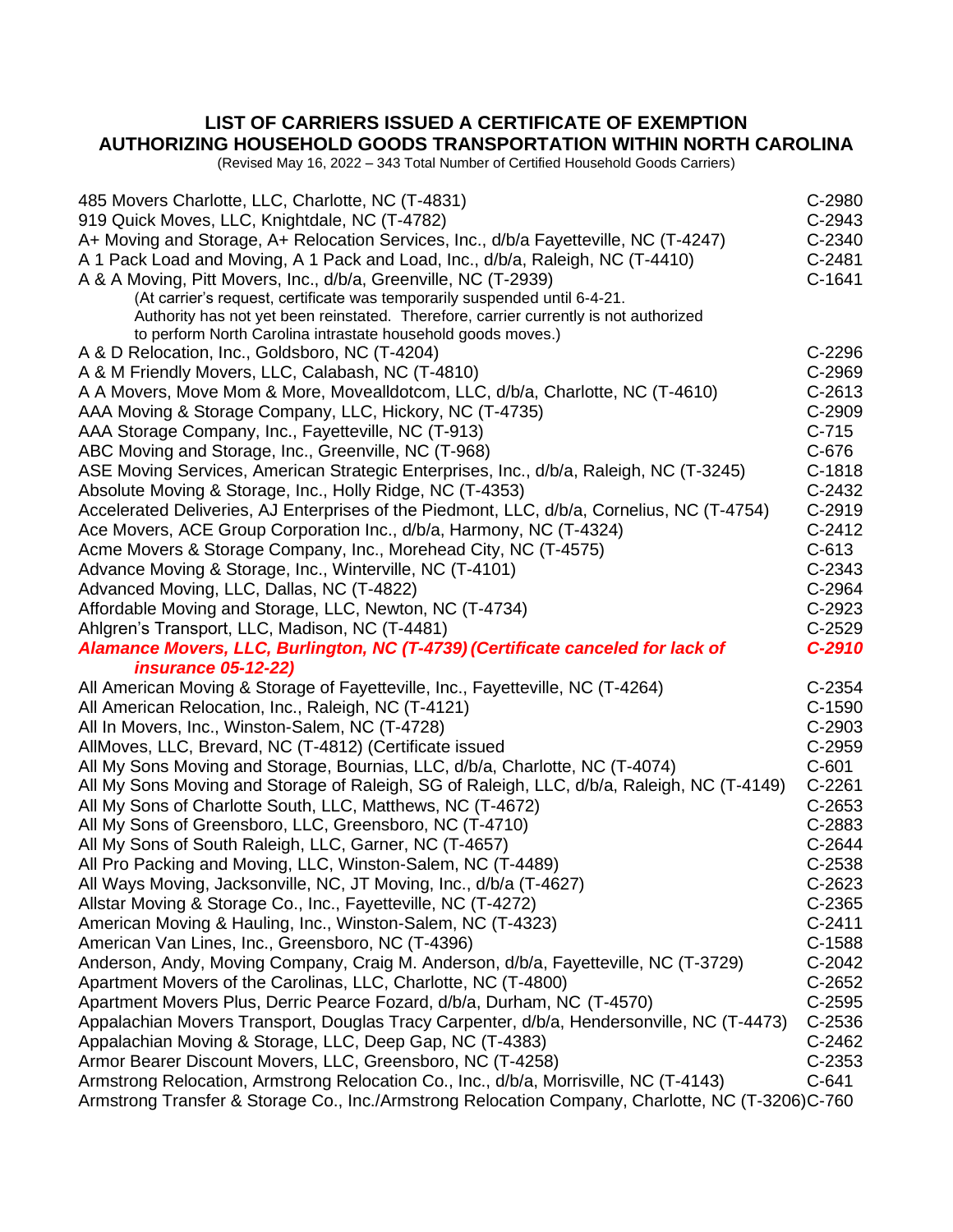| Arnold Moving, Ltd., Wilmington, NC (T-4859)                                                                                                    | C-3004             |
|-------------------------------------------------------------------------------------------------------------------------------------------------|--------------------|
| Ashe Van Lines, LLC, Hickory, NC (T-4615)                                                                                                       | C-2627             |
| Asheville Area Movers, LLC, Asheville, NC (T-4664)                                                                                              | $C-2655$           |
| Athens Moving Experts, Inc., Raleigh, NC (T-4654)                                                                                               | C-2657             |
| Atlantic Moving Systems, LLC, Wilmington, NC (T-4389)                                                                                           | C-2464             |
| Austin's Moving Company, LLC, Greensboro, NC (T-4550)                                                                                           | C-2582             |
| Aye Jakayla Moving & Storage, LLC, Hickory, NC (T-4863)                                                                                         | C-3002             |
|                                                                                                                                                 |                    |
| Ballantyne & Beyond Moving, Inc., Fort Mill, SC (T-4564)                                                                                        | $C-2468$           |
| Barringer Moving & Storage, LLC, Newton, NC (T-4435)                                                                                            | C-2509             |
| Bay Moving & Storage, Inc., Morehead City, NC (T-4425)                                                                                          | C-2488             |
| Beaty Brothers Moving, LLC, Hendersonville, NC (T-4794)                                                                                         | C-2948             |
| Beeline Moving Company, LLC, Angier, NC (T-4778)                                                                                                | C-2934             |
| Bellhop Moving, BHH Services, LLC, d/b/a, Chattanooga, TN (T-4802)                                                                              | C-2968             |
| Beltmann Group Incorporated, Roseville, Minnesota (T-4130)                                                                                      | $C-2527$           |
| Berger Transfer & Storage, Inc., Charlotte, NC (T-4169)                                                                                         | C-976              |
| Best Bet Moving and Labor, LLC, Greensboro, NC (T-4528)                                                                                         | C-2587             |
| Best Movers US, Inc., Charlotte, NC (T-4485)                                                                                                    | C-2539             |
| BMS Moving & Storage, Gayla Lynch Black, d/b/a, Hendersonville, NC (T-4352)                                                                     | $C-2449$           |
| Box and Dolly, LLC, Fayetteville, NC (T-4718)                                                                                                   | C-2897             |
| Branch Out Delivery, Inc., Clayton, NC (T-4631)                                                                                                 | C-2640             |
| Brazosmovers.com. LLC, Weatherford, TX (T-4713)                                                                                                 | C-2891             |
| Bright's Moving, LLC, Forest City, NC (T-4302)                                                                                                  | C-2389             |
| Brooks Coast to Coast Transport, Floyd Allen Brooks, Jr., d/b/a, Washington, NC (T-4292)                                                        | C-2379             |
| Bruce's Transfer, Inc., Matthews, NC (T-4202)                                                                                                   | C-2294             |
| Building Blocks Moving, QC Tech Installers, LLC, d/b/a, Charlotte, NC (T-4767)                                                                  | C-2927             |
| Bull City Movers Plus, Juan Lamont Nelson, d/b/a, Durham, NC (T-4617)                                                                           | C-2631             |
| Bulldog Moving, LLC, Charlotte, NC (T-4344)                                                                                                     | $C-2424$           |
| Byers, Sam, A. & Sons Moving Service, Inc., Troutman, NC (T-4030)                                                                               | C-2302             |
| C K Movers, LLC, Raleigh, NC (T-4666)<br>C & L Movers, Loretta Floyd Heimbach and Mary Catherine Floyd Lantz, d/b/a,<br>Wilmington, NC (T-4543) | $C-2654$<br>C-2578 |
| Cameron & Cameron, Assembly, Moving and Storage, Inc., Durham, NC (T-4237)                                                                      | C-2323             |
| Campbell's Transfer & Storage, Tommy Campbell, d/b/a, Kannapolis, NC (T-2471)                                                                   | C-1737             |
| Capital Moving & Storage, LLC, Raleigh, NC (T-4796)                                                                                             | C-2952             |
| Capital Relocation Group, LLC, Garner, NC (T-4786)                                                                                              | C-2942             |
| Caraway Moving, Inc., Monroe, NC (T-4211)                                                                                                       | $C-2305$           |
| Carey Moving & Storage of Asheville, Inc., Arden, NC (T-9)                                                                                      | $C-64$             |
| Carey Moving & Storage of Charlotte, Inc., Rock Hill, South Carolina (T-4521)                                                                   | $C-2565$           |
| Carolinas All-Star Movers, LLC, Charlotte, NC (T-4864)                                                                                          | C-3003             |
| Carolina Moving, Packing & Storage, Inc., Charlotte, NC (T-4845)                                                                                | C-2987             |
| Carolina Pack N Go Professional Movers, LLC, Hendersonville, NC (T-4803)                                                                        | C-2957             |
| Cary Moving, 4 Sons, Inc., d/b/a, Cary, NC (T-4563)                                                                                             | C-2589             |
| Cavemen Moving & Storage, LLC, Raleigh, NC (T-4673)                                                                                             | C-2659             |
| CORE Lentz Moving Services, Carolinas Office Relocation Experts, LLC, d/b/a,                                                                    | $C-2505$           |
| Clemmons, NC (T-4441)                                                                                                                           |                    |
| Central Moving & Storage, Inc., Sanford, NC (T-4386)                                                                                            | C-2277             |
| Chapel Hill Moving Company, Inc., Chapel Hill, NC (T-4191)                                                                                      | C-2288             |
| Charlie Powell's Model Moves, Inc., Fuquay Varina, NC (T-4571)                                                                                  | C-2591             |
| Charlotte Local Moving, Jeremy Dale Goding, d/b/a, Charlotte, NC (T-4830)                                                                       | C-2977             |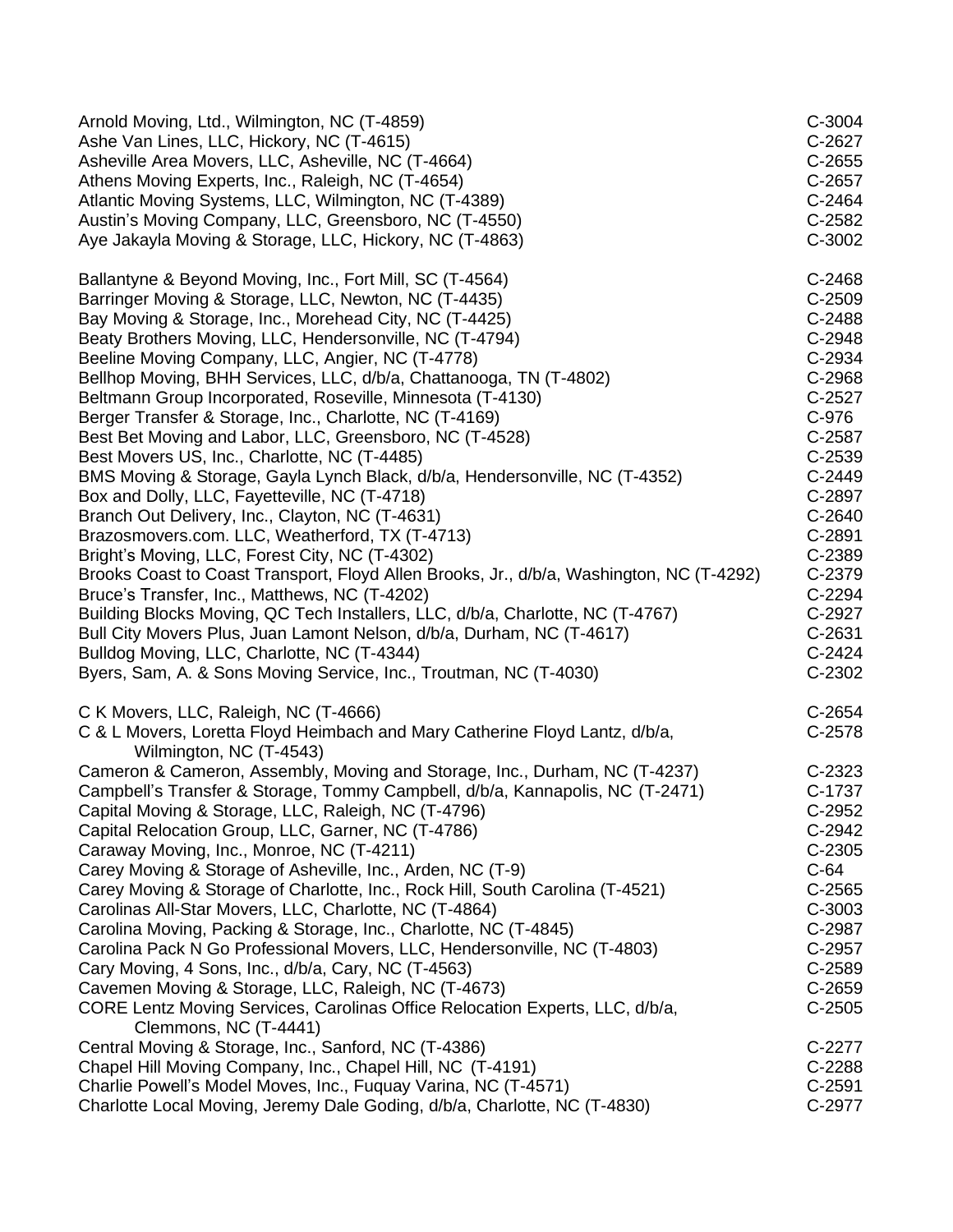| Charlotte Van and Storage Co., Inc., Charlotte, NC (T-931) (Per carrier's request,<br>certificate canceled 05-05-22) | $C-622$  |
|----------------------------------------------------------------------------------------------------------------------|----------|
| City Transfer & Storage Co., High Point, NC (T-416)                                                                  | $C-131$  |
| Citywide Moving Systems, Inc., Matthews, NC (T-4104)                                                                 | $C-2235$ |
| Cli-Co Moving, RWW Enterprises, Inc., d/b/a, Washington, NC (T-4505)                                                 | C-2547   |
| Cliff Harvel's Moving Company, Inc., Winston-Salem, NC (T-1912)                                                      | $C-634$  |
|                                                                                                                      | C-2286   |
| Coastal Carrier Moving & Storage Company, Coastal Carriers, Inc., d/b/a,<br>Wilmington, NC (T-4174)                  |          |
| Coastal Moving Company, Inc., Jacksonville, NC (T-1643)                                                              | $C-617$  |
| Coastline Relocation, Bekins A-1 Movers, Inc., d/b/a, Goldsboro, NC (T-4586)                                         | C-2480   |
| Coleman American Moving Services, Inc., Midland City, AL (T-4263)                                                    | $C-2355$ |
| College Dudes Help U Move, Inc., Charlotte, NC (T-4780)                                                              | C-2935   |
| College Hunks Hauling Junk & Moving of Asheville, Venture 2134, Inc., d/b/a Arden, NC                                | C-2956   |
| $(T-4807)$                                                                                                           |          |
| College Hunks Hauling Junk & Moving, SeaDawgs Enterprises, Inc., d/b/a,                                              | C-2896   |
| Leland, NC (T-4723)                                                                                                  |          |
| College Hunks Hauling Junk and Moving, Charlotte Hunks, LLC, d/b/a, Matthews, NC (T-4741)                            | C-2620   |
| College Hunks Hauling Junk & Moving, Inc., d/b/a Race City Hauling, Southport, NC (T-4861)                           | C-3000   |
| College Hunks Hauling Junk and Moving, Steven Roper, Inc., d/b/a, Raleigh, NC (T-4471)                               | $C-2526$ |
| College Hunks Moving, Triad Expeditors, Inc., d/b/a, Asheboro, NC (T-4466)                                           | $C-2525$ |
| Covan World Wide Moving, Inc., Fayetteville, NC (T-4085)                                                             | $C-473$  |
| Crabtree Family Moving, LLC, Raleigh, NC (T-4476)                                                                    | $C-2533$ |
| Crown Moving & Storage, Inc., Fayetteville, NC (T-1595)                                                              | $C-1011$ |
|                                                                                                                      |          |
| CWTC Moving & Storage, LLC, Greensboro, NC (T-4700)                                                                  | C-2779   |
| D's Affordable Moving Service, Donnell Alphonso Spellman, d/b/a, Greenville, NC (T-4669)                             | $C-2651$ |
| DC Movers, LLC, Durham, NC (T-4220)                                                                                  | C-2336   |
| Daehan Express, LLC, Durham NC (T-4619)                                                                              | $C-2621$ |
| Davis Relocation, LLC, Goldsboro, NC (T-4820)                                                                        | C-2971   |
|                                                                                                                      |          |
| Dedmon, A. V., Trucking, Inc., Shelby, NC (T-22)                                                                     | $C-146$  |
| Dedmon Moving and Storage, Inc., Shelby, NC (T-4325)                                                                 | C-2409   |
| DeHaven's Transfer & Storage, Inc., Durham, NC (T-1276)                                                              | $C-347$  |
| Delancey Street Moving & Transportation, Delancey Street NC, d/b/a, Greensboro, NC (T-3214) C-1769                   |          |
| Dexteready Moving & Delivery, LLC, Raleigh, NC (T-4680)                                                              | C-2662   |
| Dillard's Moving & Transport, LLC, Concord, NC (T-4699)                                                              | C-2778   |
| DK Love Movers, LLC, Linden, NC (T-4424)                                                                             | C-2487   |
| Dogwood Moving, LLC, Raleigh, NC (T-4789)                                                                            | C-2944   |
| Donique's Relocation Service, LLC, Charlotte, NC (T-4832) (At carrier's request, certificate is                      | C-2990   |
| temporarily suspended until 9-27-22. Authority has not yet been reinstated. Therefore,                               |          |
| carrier currently is not authorized to perform North Carolina intrastate household goods                             |          |
|                                                                                                                      |          |
| moves.)                                                                                                              |          |
| Dry Ridge Moving and Transportation, LLC, Asheville, NC (T-4413)                                                     | C-2490   |
| Duke, D. R., Moving, Inc., Charlotte, NC (T-4073)                                                                    | C-2293   |
| E.E. Ward Moving & Storage Co., LLC, Grove City, OH (T-4692)                                                         | $C-2774$ |
| East Coast Moving, East Coast Move Lady, Inc., d/b/a, Shallotte, NC (T-4242)                                         | C-2332   |
| Easy Movers, Inc., Pineville, NC (T-4087)                                                                            | $C-2225$ |
| Elephant Movers, LLC, Franklinton, NC (T-4799)                                                                       | C-2973   |
| Elizabeth City Delivery & Moving Services, Scott Allen Gurganus, d/b/a, Elizabeth City, NC                           | $C-2915$ |
| $(T-4748)$                                                                                                           |          |
| Everyday Moving & Storage, LLC, Angier, NC (T-4478)                                                                  | C-2537   |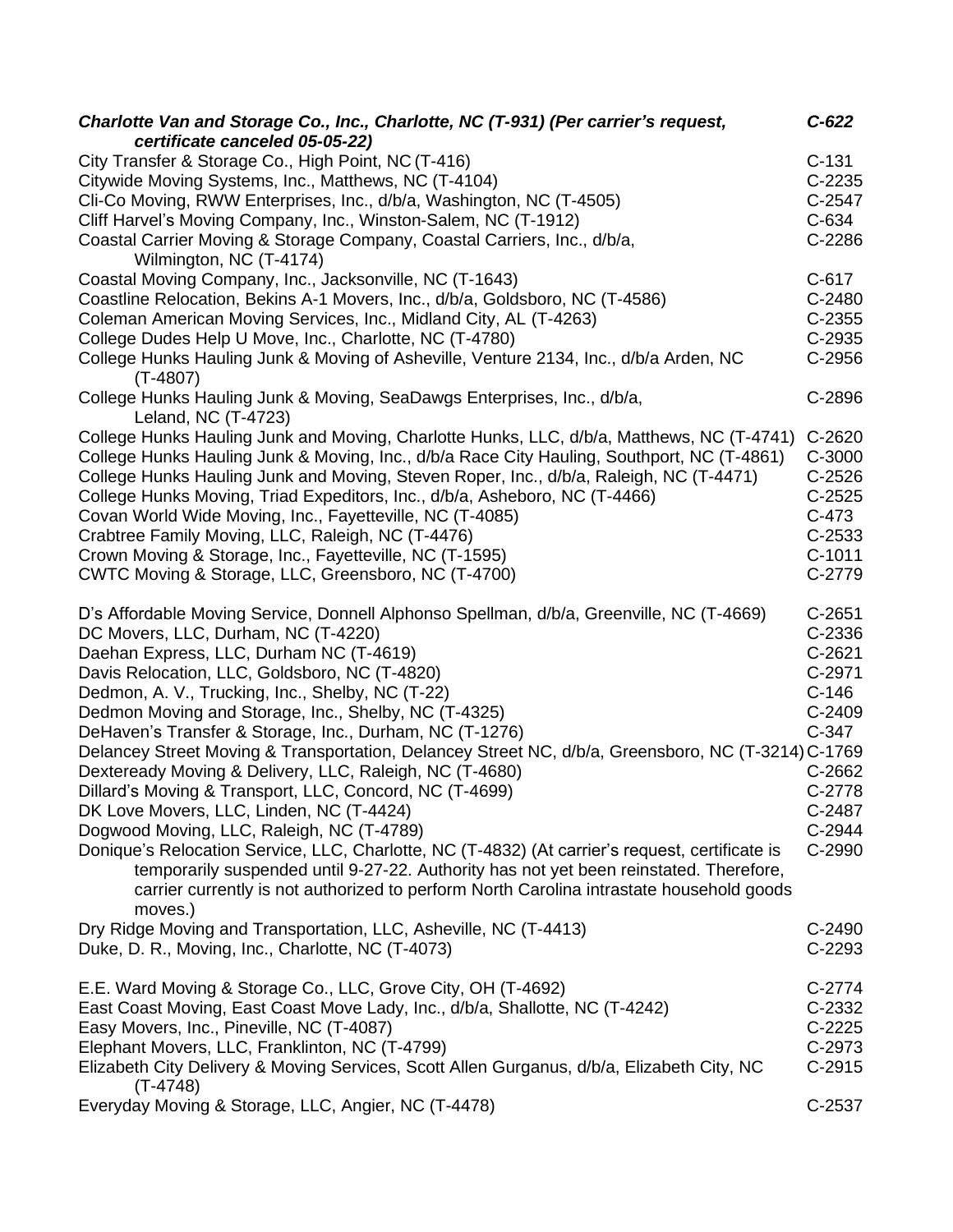| Excel Moving and Storage, Inc., Raleigh, NC (T-4118)                                                                                                                                                                                                                                                                                                                                                                                                                                                                                                                                                                                                                                                                                                                                                                                                                                                                                                                                                                                | $C-731$                                                                                                                                               |
|-------------------------------------------------------------------------------------------------------------------------------------------------------------------------------------------------------------------------------------------------------------------------------------------------------------------------------------------------------------------------------------------------------------------------------------------------------------------------------------------------------------------------------------------------------------------------------------------------------------------------------------------------------------------------------------------------------------------------------------------------------------------------------------------------------------------------------------------------------------------------------------------------------------------------------------------------------------------------------------------------------------------------------------|-------------------------------------------------------------------------------------------------------------------------------------------------------|
| Excel Moving & Storage of Greensboro, Inc., Greensboro, NC (T-4217)                                                                                                                                                                                                                                                                                                                                                                                                                                                                                                                                                                                                                                                                                                                                                                                                                                                                                                                                                                 | $C-2311$                                                                                                                                              |
| Excellence on the Move, Kenneth James Scallions, d/b/a, Fort Mill, SC (T-4580)                                                                                                                                                                                                                                                                                                                                                                                                                                                                                                                                                                                                                                                                                                                                                                                                                                                                                                                                                      | C-2626                                                                                                                                                |
| Exclusive Moving and Delivery, LLC, Charlotte, NC (T-4618)                                                                                                                                                                                                                                                                                                                                                                                                                                                                                                                                                                                                                                                                                                                                                                                                                                                                                                                                                                          | $C-2619$                                                                                                                                              |
| Exodus Works, Exodus Outreach Foundation, Inc., d/b/a, Hickory, NC (T-4385)                                                                                                                                                                                                                                                                                                                                                                                                                                                                                                                                                                                                                                                                                                                                                                                                                                                                                                                                                         | $C-2458$                                                                                                                                              |
| EZ Access Movers, Christopher Bernard Howell, d/b/a, Charlotte, NC (T-4318)                                                                                                                                                                                                                                                                                                                                                                                                                                                                                                                                                                                                                                                                                                                                                                                                                                                                                                                                                         | C-2429                                                                                                                                                |
| Family Movers Express, Dominick Harris, d/b/a, Raleigh, NC (T-4525)                                                                                                                                                                                                                                                                                                                                                                                                                                                                                                                                                                                                                                                                                                                                                                                                                                                                                                                                                                 | C-2566                                                                                                                                                |
| Fayetteville Moving & Storage, Inc., Fayetteville, NC (T-952)                                                                                                                                                                                                                                                                                                                                                                                                                                                                                                                                                                                                                                                                                                                                                                                                                                                                                                                                                                       | C-704                                                                                                                                                 |
| Few Moves, LLC, Wrightsville Beach, NC (T-4450)                                                                                                                                                                                                                                                                                                                                                                                                                                                                                                                                                                                                                                                                                                                                                                                                                                                                                                                                                                                     | $C-2521$                                                                                                                                              |
| Fidelity Moving & Storage Co., Inc., Fayetteville, NC (T-1267)                                                                                                                                                                                                                                                                                                                                                                                                                                                                                                                                                                                                                                                                                                                                                                                                                                                                                                                                                                      | C-869                                                                                                                                                 |
| Fire Logistics, Scott Andrew Carter, d/b/a, Mebane, NC (T-4721)                                                                                                                                                                                                                                                                                                                                                                                                                                                                                                                                                                                                                                                                                                                                                                                                                                                                                                                                                                     | $C-2911$                                                                                                                                              |
| First Choice Moving & Storage, Inc., Jacksonville, NC (T-4167)                                                                                                                                                                                                                                                                                                                                                                                                                                                                                                                                                                                                                                                                                                                                                                                                                                                                                                                                                                      | $C-200$                                                                                                                                               |
| Fox Moving and Storage, Fox Moving and Storage of Charlotte, LLC, d/b/a (T-4790)                                                                                                                                                                                                                                                                                                                                                                                                                                                                                                                                                                                                                                                                                                                                                                                                                                                                                                                                                    | C-2947                                                                                                                                                |
| G & B Relocation, LLC, Roxboro, NC (T-4842)                                                                                                                                                                                                                                                                                                                                                                                                                                                                                                                                                                                                                                                                                                                                                                                                                                                                                                                                                                                         | C-2984                                                                                                                                                |
| Gasperson Transfer, WNC Moving & Storage, Inc., d/b/a, Asheville, NC (T-4090)                                                                                                                                                                                                                                                                                                                                                                                                                                                                                                                                                                                                                                                                                                                                                                                                                                                                                                                                                       | C-664                                                                                                                                                 |
| Gene Ferguson Moving Co., Inc., Waynesville, NC (T-4243)                                                                                                                                                                                                                                                                                                                                                                                                                                                                                                                                                                                                                                                                                                                                                                                                                                                                                                                                                                            | C-2338                                                                                                                                                |
| Gentle Giant Moving Company (NC), LLC, Charlotte, NC (T-4321)                                                                                                                                                                                                                                                                                                                                                                                                                                                                                                                                                                                                                                                                                                                                                                                                                                                                                                                                                                       | $C-2406$                                                                                                                                              |
| Gillespie's Local Moving Service, James Felton Gillespie, d/b/a, West End, NC (T-4454)                                                                                                                                                                                                                                                                                                                                                                                                                                                                                                                                                                                                                                                                                                                                                                                                                                                                                                                                              | $C-2511$                                                                                                                                              |
| Goldsboro Van & Storage, Inc., Goldsboro, NC (T-1594)                                                                                                                                                                                                                                                                                                                                                                                                                                                                                                                                                                                                                                                                                                                                                                                                                                                                                                                                                                               | C-1019                                                                                                                                                |
| Grade A Movers, LLC, Charlotte, NC (T-4440)                                                                                                                                                                                                                                                                                                                                                                                                                                                                                                                                                                                                                                                                                                                                                                                                                                                                                                                                                                                         | $C-2503$                                                                                                                                              |
| HB Delivery, LLC, Raleigh, NC (T-4858) (At carrier's request, certificate is temporarily<br>suspended until 10-29-22. Authority has not yet been reinstated. Therefore,<br>carrier currently is not authorized to perform North Carolina intrastate household<br>goods moves.)                                                                                                                                                                                                                                                                                                                                                                                                                                                                                                                                                                                                                                                                                                                                                      | C-2997                                                                                                                                                |
| Hands 2 Hands, Inc., Raleigh, NC (T-4711)<br>Hardin Furniture Company, Asheboro, NC (T-4602)<br>Hardy Moving & Storage, Kitchen Distributors of North Carolina, Inc., d/b/a,<br>Point Harbor, NC (T-4144)                                                                                                                                                                                                                                                                                                                                                                                                                                                                                                                                                                                                                                                                                                                                                                                                                           | C-2887<br>C-2609<br>$C-2256$                                                                                                                          |
| Harrison's Moving & Storage Co., Inc., Chesapeake, VA (T-4381)<br>Hector and Sons, Hector Luis Sidlouski, d/b/a, Charlotte, NC (T-4764)<br>Herren's Carolina Moving & Storage, Inc., Charlotte, NC (T-4608)<br>Hernandez Moving 919, LLC, Raleigh, NC (T-4849)<br>Highland Moving and Storage Co., Bekins A-1 Movers, Inc., d/b/a, Goldsboro NC, (T-4587)<br>Hill, I. H., Transfer and Storage, Inc., Durham, NC (T-876)<br>Hilldrup Moving & Storage, Hilldrup Transfer & Storage, Inc., d/b/a, Stafford, VA (T-4095)<br>Hockaday Brothers Moving, Brennan McCall & Jackson Bennett, d/b/a, Charlotte, NC (T-4829)<br>Home Bound Moving Co., LLC, Beech Mountain, NC (T-4826)<br>Homeward Bound Moving, Inc., Fuquay Varina, NC (T-4199)<br>Horne Moving Systems, Inc., Goldsboro, NC (T-1651)<br>Hornet Moving, LLC, Charlotte, NC (T-4613)<br>H.U.N.K.S. of Central Piedmont, Grimshaw, Grimshaw, Griffith & Stone, LLC, d/b/a<br>Winston-Salem, NC (T-4804)<br>Humphrey, Troy, Moving & Storage, Inc., Jacksonville, NC (T-986) | $C-2455$<br>C-2922<br>$C-2611$<br>C-2988<br>$C-2450$<br>$C-650$<br>$C-2210$<br>C-2970<br>C-2974<br>C-2287<br>$C-252$<br>$C-2615$<br>C-2954<br>$C-700$ |
| Illuminated Moving & Packing, LLC, Asheville, NC (T-4851)                                                                                                                                                                                                                                                                                                                                                                                                                                                                                                                                                                                                                                                                                                                                                                                                                                                                                                                                                                           | C-2995                                                                                                                                                |
| In & Out Moving and Delivery, LLC, Lenoir, NC (T-4437)                                                                                                                                                                                                                                                                                                                                                                                                                                                                                                                                                                                                                                                                                                                                                                                                                                                                                                                                                                              | $C-2502$                                                                                                                                              |
| Intuit Moving and Labor, LLC, Raleigh, NC (T-4847)                                                                                                                                                                                                                                                                                                                                                                                                                                                                                                                                                                                                                                                                                                                                                                                                                                                                                                                                                                                  | C-2989                                                                                                                                                |
| It's Your Move, LLC, Jacksonville, NC (T-4665)                                                                                                                                                                                                                                                                                                                                                                                                                                                                                                                                                                                                                                                                                                                                                                                                                                                                                                                                                                                      | C-2646                                                                                                                                                |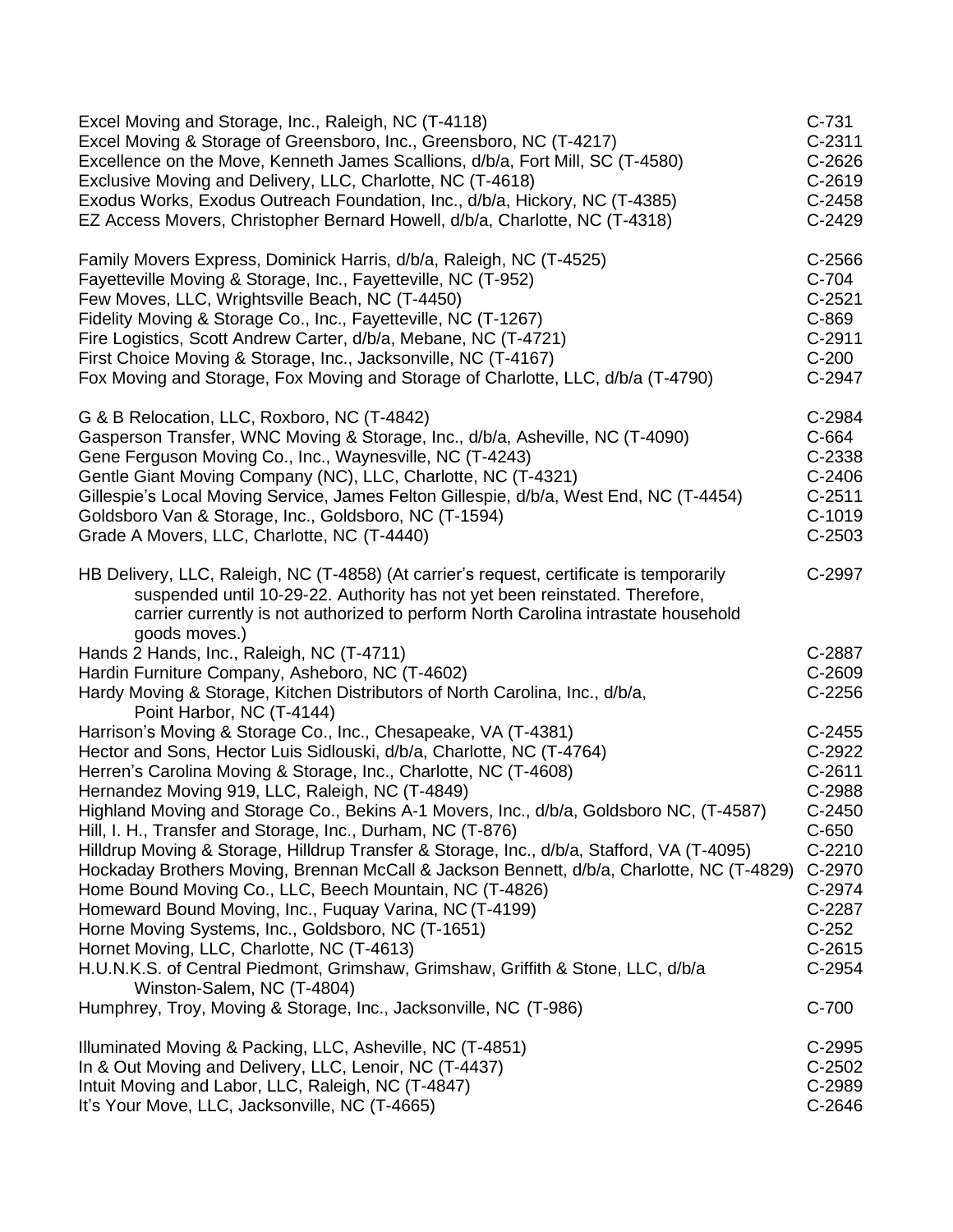| JB Movers, Inc., Charlotte, NC (T-4520)                                                   | $C-2561$ |
|-------------------------------------------------------------------------------------------|----------|
| JD Johnson Moving Company, LLC, Mooresville, NC (T-4846)                                  | C-2986   |
| JD Moving Service, Inc., Durham, NC (T-4828)                                              | C-2972   |
| Jenny To The Rescue, Inc., Mars Hill, NC (T-4724)                                         | C-2895   |
| John's Moving & Storage, Dynamic Investment Group, Inc., d/b/a, Raleigh, NC (T-4609)      | C-2248   |
| Johnson Moving Service, Inc., Lincolnton, NC (T-4656)                                     | C-2642   |
| Junk Pros of NC, LLC, Greensboro, NC (T-4725)                                             | C-2898   |
| Just Move It, LLC, Wilmington, NC (T-4660)                                                | $C-2650$ |
| Kelly Moving, Inc., Campobello, SC (T-4391)                                               | C-2469   |
| Kemet Moving Services, LLC, Roxboro, NC (T-4852)                                          | C-2999   |
| Ken's Pack & Move, Kendrick James Earl Sheppard, d/b/a, Raleigh, NC (T-4498)              | $C-2551$ |
| Kepley Moving and Storage, Inc., Lexington, NC (T-1006)                                   | C-727    |
| Kev's Moving and Delivery Service, LLC, Charlotte, NC (T-4869)                            | C-3008   |
| LL's Local & Long Distance Moving, LLC, Battleboro, NC (T-4879)                           | $C-3011$ |
| Ladd, J. E., & Son Transfer, James Edgar Ladd, IV, d/b/a, Durham, NC (T-4530)             | $C-628$  |
| Latham Enterprises Moving & Delivery, LLC, Greensboro, NC (T-4750)                        | C-2913   |
| Lawrence Transportation Systems, Inc., Roanoke, VA (T-1765)                               | $C-2211$ |
| Lets Move, Cory LaGene Mitchell, d/b/a, Kernersville, NC (T-4840)                         | C-2985   |
| Liberty Moves, LLC, Brunswick, GA (T-4768)                                                | C-2928   |
| Little Guys Movers, Inc., Denton, Texas (T-4500)                                          | $C-2546$ |
| Little Guys Movers of Greensboro, Beso Del Sol Holdings, LLC, d/b/a, Lubbock, TX (T-4506) | C-2548   |
| Little Lloyd Moving & Transit, Kenneth Frederick Lloyd, d/b/a, Greensboro, NC (T-4232)    | C-2337   |
| Local Movers, LLC, Concord, NC (T-4492)                                                   | C-2544   |
| Long Transfer, Inc., Highlands, NC (T-2306)                                               | $C-1237$ |
| Luggers of Wilmington, Coastal Lugging of NC, LLC, d/b/a, Southport, NC (T-4793)          | $C-2951$ |
| Lytle's Transfer & Storage, Inc., Duncan, SC (T-4098)                                     | C-697    |
| Mainstream Movers, Morrisville Trucks Moving and Supplies, LLC, d/b/a, Cary, NC (T-4751)  | C-2930   |
| Make A Move, Fletcher Anneheim Dedicated Services, LLC, d/b/a, Charlotte NC (T-4716)      | C-2573   |
| Makin' Moves & Dumpin' Junk, Get Dumped, LLC, d/b/a, Durham, NC (T-4850)                  | C-2991   |
| Mark's Movers, Mark John Rupsky, d/b/a, Raleigh, NC (T-4416)                              | C-2492   |
| Marathon Moving Company, Inc., Greensboro, NC (T-4590)                                    | C-2600   |
| Mather Brothers Moving Company, LLC, Garner, NC (T-4227)                                  | C-2320   |
| Me and My Team, LLC, Raleigh, NC (T-4544)                                                 | C-2577   |
| Men Moving Mountains, LLC, Boone, NC (T-4866)                                             | C-3006   |
| Men on the Move, Inc., Young Harris, Georgia (T-4230)                                     | $C-2535$ |
| Merchant's Moving & Storage, Inc., Fayetteville, NC (T-1423)                              | $C-702$  |
| Metropolitan Moving, LLC, Charlotte, NC (T-4607)                                          | C-2608   |
| Midwest Moving Company, LLC, Charlotte, NC (T-4825)                                       | C-2966   |
| Milestone Relocation Solutions, Inc., Tampa, Florida (T-4453)                             | $C-2520$ |
| Miracle Movers, Samantha Lynn Piner, d/b/a, Wilmington, NC (T-4510)                       | C-2562   |
| Miracle Movers of Concord, LLC, Mooresville, NC (T-4766)                                  | C-2925   |
| Miracle Movers Raleigh, LLC, Durham, NC (T-4698)                                          | C-2894   |
| Miracle Movers of the Sandhills, LLC, Cameron, NC (T-4695)                                | C-2889   |
| Miracle Movers of the Triad, LLC, Greensboro, NC (T-4696)                                 | C-2888   |
| Miscellaneous Plus, Inc., Raleigh, NC (T-4250)                                            | C-2457   |
| Mitchell Movers LLC, New Bern NC (T-4257)                                                 | C-2348   |
| Modern Moving and Storage, Inc., Fayetteville, NC (T-882)                                 | $C-626$  |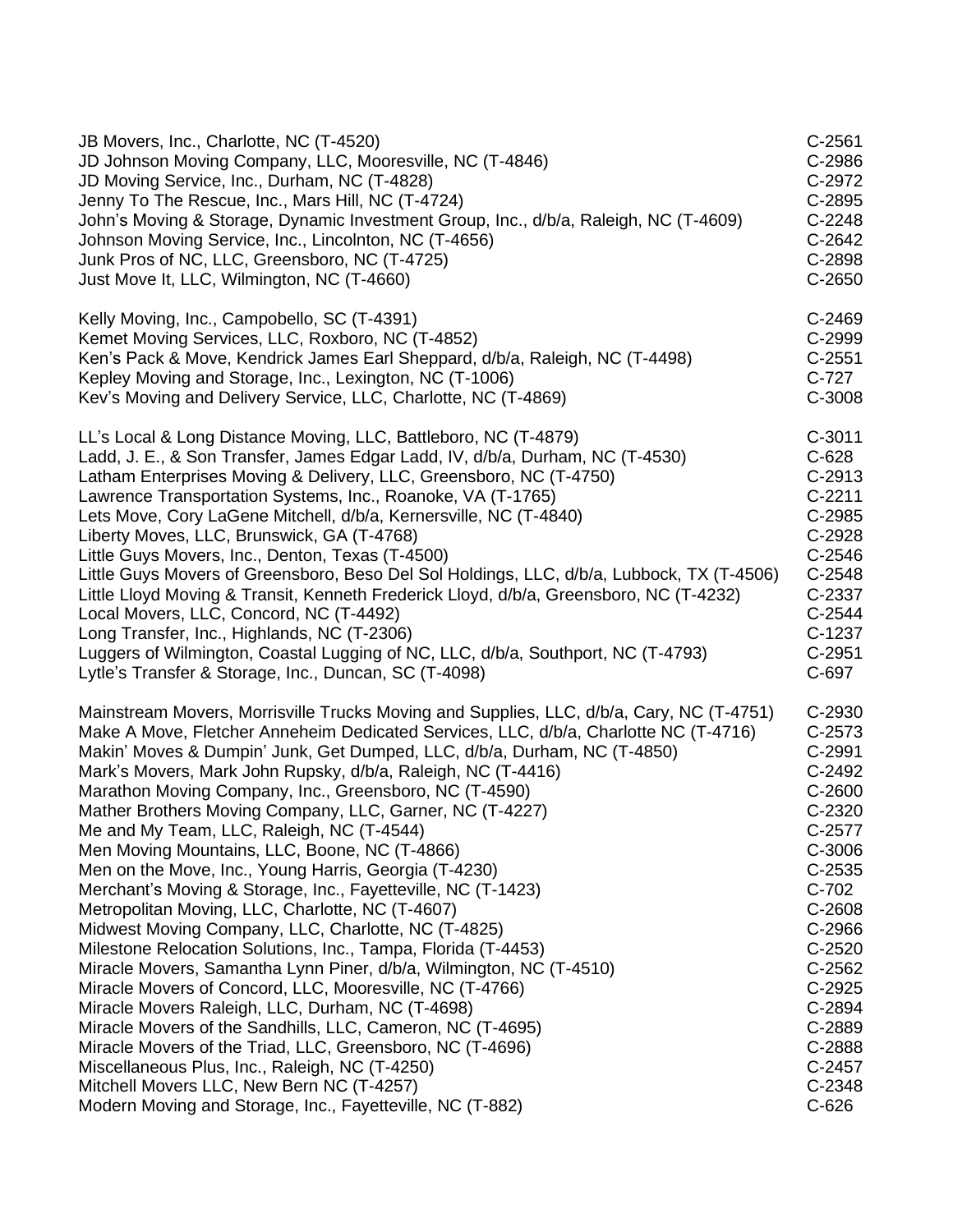| Moultrie Home Services, LLC, Fayetteville, NC (T-4591)                                                                                                                                                                                                                                                                                                                                                                                                                                                                                                                                                                                                                                                                                                                                                                                                                                                                                                                                          | $C-2614$                                                                                                                                                       |
|-------------------------------------------------------------------------------------------------------------------------------------------------------------------------------------------------------------------------------------------------------------------------------------------------------------------------------------------------------------------------------------------------------------------------------------------------------------------------------------------------------------------------------------------------------------------------------------------------------------------------------------------------------------------------------------------------------------------------------------------------------------------------------------------------------------------------------------------------------------------------------------------------------------------------------------------------------------------------------------------------|----------------------------------------------------------------------------------------------------------------------------------------------------------------|
| Moveday Movers, LLC, Charlotte, NC (T-4854)                                                                                                                                                                                                                                                                                                                                                                                                                                                                                                                                                                                                                                                                                                                                                                                                                                                                                                                                                     | C-2992                                                                                                                                                         |
| Movemart Relocation, Inc., Columbia, SC (T-4248)                                                                                                                                                                                                                                                                                                                                                                                                                                                                                                                                                                                                                                                                                                                                                                                                                                                                                                                                                | C-2579                                                                                                                                                         |
| Move Makers of Raleigh, LLC, Wilmington, NC (T-4867)                                                                                                                                                                                                                                                                                                                                                                                                                                                                                                                                                                                                                                                                                                                                                                                                                                                                                                                                            | C-3007                                                                                                                                                         |
| Move Pack Clean, Linda Denise Hill, d/b/a, Charlotte, NC (T-4641)                                                                                                                                                                                                                                                                                                                                                                                                                                                                                                                                                                                                                                                                                                                                                                                                                                                                                                                               | C-2649                                                                                                                                                         |
| Movers Near Me, LLC, Candler, NC (T-4760)                                                                                                                                                                                                                                                                                                                                                                                                                                                                                                                                                                                                                                                                                                                                                                                                                                                                                                                                                       | $C-2921$                                                                                                                                                       |
| Moving Ahead Services, LLC, Willoughby, OH (T-4779)                                                                                                                                                                                                                                                                                                                                                                                                                                                                                                                                                                                                                                                                                                                                                                                                                                                                                                                                             | C-2938                                                                                                                                                         |
| Movin' On Movers, Inc., Apex, NC (T-3620)                                                                                                                                                                                                                                                                                                                                                                                                                                                                                                                                                                                                                                                                                                                                                                                                                                                                                                                                                       | C-1990                                                                                                                                                         |
| Moving Made Easy, LLC, Fayetteville, NC (T-4791)                                                                                                                                                                                                                                                                                                                                                                                                                                                                                                                                                                                                                                                                                                                                                                                                                                                                                                                                                | C-2949                                                                                                                                                         |
| Murray Transfer & Storage Company, Inc., Wilmington, NC (T-350)                                                                                                                                                                                                                                                                                                                                                                                                                                                                                                                                                                                                                                                                                                                                                                                                                                                                                                                                 | $C-279$                                                                                                                                                        |
| Mustang Moving, LLC, Greensboro, NC (T-4876)                                                                                                                                                                                                                                                                                                                                                                                                                                                                                                                                                                                                                                                                                                                                                                                                                                                                                                                                                    | $C-3013$                                                                                                                                                       |
| Naglee Moving & Storage, Inc., Elmira Heights, New York (T-4519)                                                                                                                                                                                                                                                                                                                                                                                                                                                                                                                                                                                                                                                                                                                                                                                                                                                                                                                                | C-2557                                                                                                                                                         |
| Neighbor Moving, LLC, Raleigh, NC (T-4719)                                                                                                                                                                                                                                                                                                                                                                                                                                                                                                                                                                                                                                                                                                                                                                                                                                                                                                                                                      | C-2892                                                                                                                                                         |
| NetMove Logistics, LLC, d/b/a NetMove, Charlotte, NC (T-4753)                                                                                                                                                                                                                                                                                                                                                                                                                                                                                                                                                                                                                                                                                                                                                                                                                                                                                                                                   | C-2916                                                                                                                                                         |
| New Beginnings Moving & Storage, Inc., Charlotte, NC (T-4265)                                                                                                                                                                                                                                                                                                                                                                                                                                                                                                                                                                                                                                                                                                                                                                                                                                                                                                                                   | $C-2359$                                                                                                                                                       |
| New World Van Lines, Inc., Chicago, IL (T-4291)                                                                                                                                                                                                                                                                                                                                                                                                                                                                                                                                                                                                                                                                                                                                                                                                                                                                                                                                                 | C-2378                                                                                                                                                         |
| Next Stop Movers, LLC, Raleigh, NC (T-4837) (Address change 05-12-22)                                                                                                                                                                                                                                                                                                                                                                                                                                                                                                                                                                                                                                                                                                                                                                                                                                                                                                                           | C-2983                                                                                                                                                         |
| Nilson Van & Storage, Inc., Fayetteville, NC (T-3498)                                                                                                                                                                                                                                                                                                                                                                                                                                                                                                                                                                                                                                                                                                                                                                                                                                                                                                                                           | $C-173$                                                                                                                                                        |
| OBX Movers, Matthew Craig Hill, d/b/a, Harbinger, NC (T-4512)                                                                                                                                                                                                                                                                                                                                                                                                                                                                                                                                                                                                                                                                                                                                                                                                                                                                                                                                   | $C-2555$                                                                                                                                                       |
| Omni Moving and Storage, Inc., Fayetteville, NC (T-552)                                                                                                                                                                                                                                                                                                                                                                                                                                                                                                                                                                                                                                                                                                                                                                                                                                                                                                                                         | $C-436$                                                                                                                                                        |
| On 3 Moving and Relocation, LLC, High Point, NC (T-4874)                                                                                                                                                                                                                                                                                                                                                                                                                                                                                                                                                                                                                                                                                                                                                                                                                                                                                                                                        | C-3010                                                                                                                                                         |
| Orange County Moving and Storage, Micah Zunil Intrator, d/b/a, Chapel Hill, NC (T-4691)                                                                                                                                                                                                                                                                                                                                                                                                                                                                                                                                                                                                                                                                                                                                                                                                                                                                                                         | C-2907                                                                                                                                                         |
| Patterson Storage Warehouse Company, Inc., Fayetteville, NC (T-857)<br>Paxton Van Lines of North Carolina, Inc., Charlotte, NC (T-3814)<br>Personal Touch Movers, Inc., Candler, NC (T-4494)<br>Piedmont Moving, Michael Theodore Handshoe, d/b/a, Rural Hall, NC (T-4470)<br>Piedmont Van and Storage Co., Fayetteville, NC (T-1483)<br>Pilot Van Lines, Inc., Jacksonville, NC (T-1680)<br>Pinehurst Moving & Storage Co., Inc., Southern Pines, NC (T-4591)<br>Pinnacle Movers, LLC, Pinnacle, NC (T-4427)<br>Port City Movers, 126 Haney Drive Moving, LLC, d/b/a, Mooresville, NC (T-4677)<br>Power Moves, LLC, Wilmington, NC (T-4835)<br>Preferred Moving Company LLC, Hickory, NC (T-4583)<br>Premium Moving, Inc., Bolivia, NC (T-4190)<br>Professional Relocation Moving Packing and Storage, LLC, Mooresville, NC (T-4395)<br>Pro Movers, LLC, Raleigh, NC (T-4363)<br>Purpose Moving, LLC, Wilmington, NC (T-4706) (Certificate suspended for lack of<br><b>Insurance 03-14-22)</b> | C-586<br>$C-372$<br>$C-2543$<br>$C-2528$<br>$C-631$<br>$C-515$<br>$C-2590$<br>$C-2493$<br>C-2344<br>$C-3001$<br>C-2598<br>C-2279<br>C-2470<br>C-2434<br>C-2882 |
| Quality Transports and Relocation, LLC, Raleigh, NC (T-4738)                                                                                                                                                                                                                                                                                                                                                                                                                                                                                                                                                                                                                                                                                                                                                                                                                                                                                                                                    | C-2937                                                                                                                                                         |
| Raleigh Moving Company, LLC, Raleigh, NC (T-4783)                                                                                                                                                                                                                                                                                                                                                                                                                                                                                                                                                                                                                                                                                                                                                                                                                                                                                                                                               | C-2939                                                                                                                                                         |
| Ramsey Legacy, LLC, Mars Hill, NC (T-4824)                                                                                                                                                                                                                                                                                                                                                                                                                                                                                                                                                                                                                                                                                                                                                                                                                                                                                                                                                      | C-2965                                                                                                                                                         |
| Randy Owen Moving Service, LLC, Brevard, NC (T-4377)                                                                                                                                                                                                                                                                                                                                                                                                                                                                                                                                                                                                                                                                                                                                                                                                                                                                                                                                            | $C-2453$                                                                                                                                                       |
| Red Shoe Services, LLC, Joseph P. Potter, d/b/a, Asheville, NC (T-4715)                                                                                                                                                                                                                                                                                                                                                                                                                                                                                                                                                                                                                                                                                                                                                                                                                                                                                                                         | C-2908                                                                                                                                                         |
| Reliable Van & Storage, Inc., Goldsboro, NC (T-1597)                                                                                                                                                                                                                                                                                                                                                                                                                                                                                                                                                                                                                                                                                                                                                                                                                                                                                                                                            | C-1009                                                                                                                                                         |
| Relocate & Decorate Moving Services, LLC, Wilson, NC (T-4644)                                                                                                                                                                                                                                                                                                                                                                                                                                                                                                                                                                                                                                                                                                                                                                                                                                                                                                                                   | C-2638                                                                                                                                                         |
| Rent A Vet, LLC, Raleigh, NC (T-4823)                                                                                                                                                                                                                                                                                                                                                                                                                                                                                                                                                                                                                                                                                                                                                                                                                                                                                                                                                           | C-2967                                                                                                                                                         |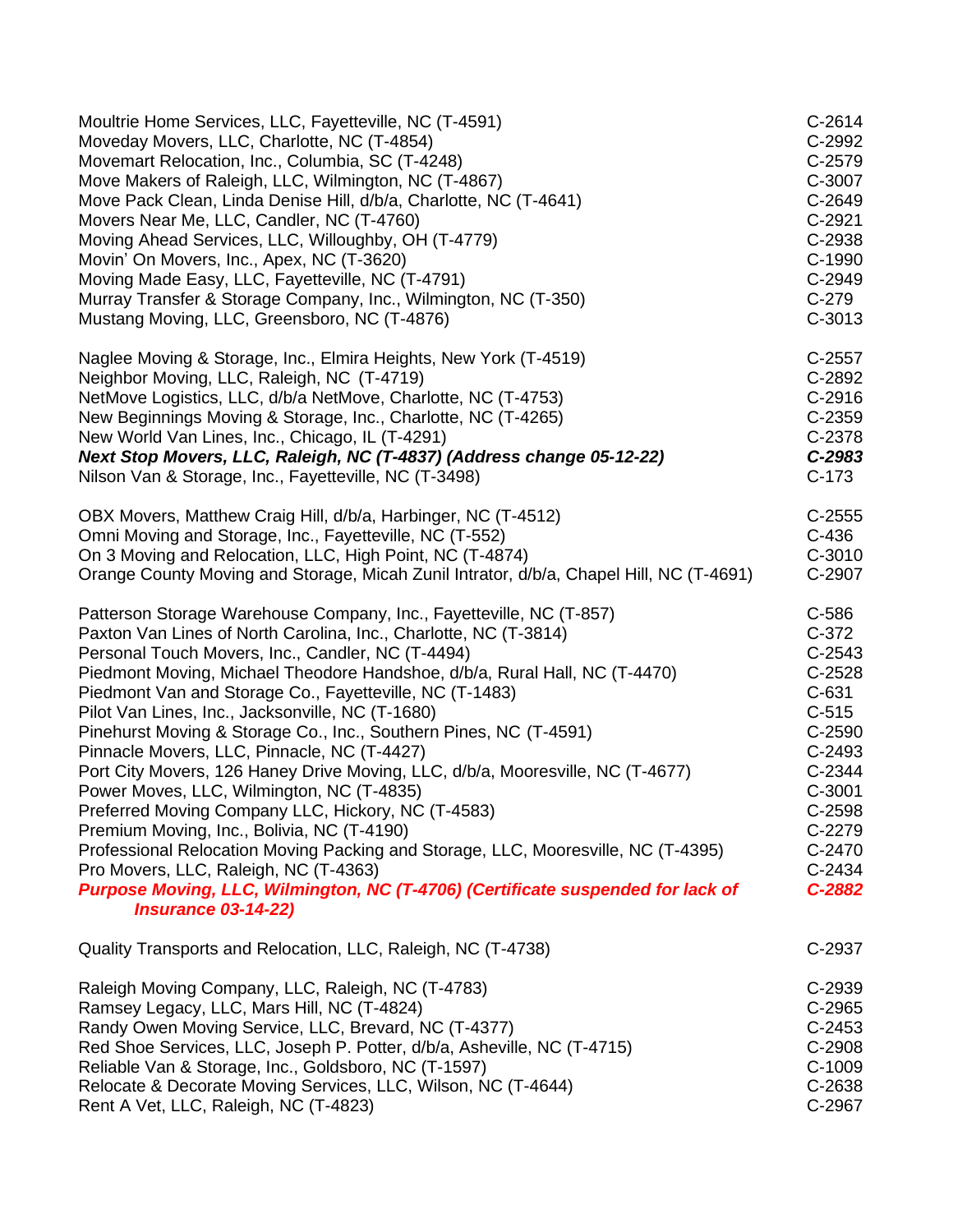| Right Choice Moving, LLC, Mills River, NC (T-4865)<br>Right Direction Moving & Transport, LLC, Franklin, NC (T-4733)<br>Road Haugs, Inc., Charlotte, NC (T-4539)<br>Rocket Movers, LLC, Marion, NC (T-4784)<br>Romero Movers, LLC, Apex, NC (T-4694)<br>Royalty Moving Systems, LLC, Apex, NC (T-4774)<br>Rye Moving and Packing, LLC, Fletcher, NC (T-4776) | C-3005<br>C-2906<br>C-2570<br>C-2941<br>C-2890<br>C-2929<br>C-2931 |
|--------------------------------------------------------------------------------------------------------------------------------------------------------------------------------------------------------------------------------------------------------------------------------------------------------------------------------------------------------------|--------------------------------------------------------------------|
| Safe & Sound Moving Company, LLC, Cary, NC, (T-4727)<br>Salisbury Moving and Storage, Jimmy Darril Fortson, d/b/a, Salisbury, NC (T-4545)                                                                                                                                                                                                                    | C-2901<br>$C-343$                                                  |
| Sandhills Moving & Storage, Co., Southern Pines, NC (T-4562)                                                                                                                                                                                                                                                                                                 | C-865                                                              |
| Scooby Moving Company, Roy David Holloway, d/b/a, Wake Forest, NC (T-4508)                                                                                                                                                                                                                                                                                   | $C-2552$                                                           |
| Seaboard Moving & Storage, Inc., Jacksonville, NC (T-1664)                                                                                                                                                                                                                                                                                                   | $C-1026$                                                           |
| Sells Service, Inc., Statesville, NC (T-942)                                                                                                                                                                                                                                                                                                                 | $C-609$                                                            |
| Sir Walter Moving, Sir Walter Holdings, LLC, d/b/a, Charlotte, NC (T-4742)<br>Smart Move, LLC, Bailey, NC (T-4371)                                                                                                                                                                                                                                           | C-2926<br>C-2885                                                   |
| Smith Dray Line & Storage Co., Inc., Asheville, NC (T-853)                                                                                                                                                                                                                                                                                                   | $C-651$                                                            |
| Smith W. E. Moving Co., City Transfer Fayetteville, LLC, d/b/a, High Point, NC (T-4376)                                                                                                                                                                                                                                                                      | $C-2451$                                                           |
| Smoky Mountain Moving Co., Inc., Franklin, NC (T-4111)                                                                                                                                                                                                                                                                                                       | $C-2219$                                                           |
| Smooth Move, Carolina Movers, LLC, d/b/a, Rock Hill, SC (T-4645)                                                                                                                                                                                                                                                                                             | C-2637                                                             |
| Southeast Moving and Storage, Inc., Wilmington, NC (T-4499)                                                                                                                                                                                                                                                                                                  | $C-2635$                                                           |
| Southern Moving and Storage, LLC, Fayetteville, NC (T-4577)                                                                                                                                                                                                                                                                                                  | C-2593                                                             |
| Space to Space Moving, Inc., Greensboro, NC (T-4683)                                                                                                                                                                                                                                                                                                         | C-2664                                                             |
| States Van Lines of North Carolina, LLC, Greensboro, NC (T-4459)<br>Steele & Vaughn Moving & Storage, J Five Investments, Inc., d/b/a Greensboro, NC (T-4509)                                                                                                                                                                                                | C-2517<br>$C-2331$                                                 |
| Stewart Moving and Storage, The Wes Stewart Corporation, d/b/a, Midlothian, VA (T-4529)                                                                                                                                                                                                                                                                      | C-2567                                                             |
| Suddath Moving and Logistics, Suddath Relocation Systems of Charlotte, LLC, d/b/a,<br>Charlotte, NC (T-4392)                                                                                                                                                                                                                                                 | $C-2465$                                                           |
| Superior Moving and Logistics, LLC, Greenville, NC (T-4777)                                                                                                                                                                                                                                                                                                  | C-2932                                                             |
| Superior Moving Systems, Inc., Durham, NC (T-4146)                                                                                                                                                                                                                                                                                                           | $C-2273$                                                           |
| Sure-Safe Moving, Inc., Denver, NC (T-4726)                                                                                                                                                                                                                                                                                                                  | C-2902                                                             |
| Sustainable Alamance, Burlington, NC (T-4572)                                                                                                                                                                                                                                                                                                                | C-2596                                                             |
| Swift Service Men, LLC, Charlotte, NC (T-4871)                                                                                                                                                                                                                                                                                                               | $C-3012$                                                           |
| TBC Movers, Inc., Charlotte, NC (T-4827)                                                                                                                                                                                                                                                                                                                     | C-2975                                                             |
| T-N-T Moving Systems, Inc., Charlotte, NC (T-4201)                                                                                                                                                                                                                                                                                                           | $C-2299$                                                           |
| TROSA Moving, Triangle Residential Options for Substance Abusers, Inc., d/b/a,<br>Durham, NC (T-4082)                                                                                                                                                                                                                                                        | $C-726$                                                            |
| TSP Movers, LLC, Charlotte, NC (T-4857) (Certificate suspended for failure to attend                                                                                                                                                                                                                                                                         | $C-2994$                                                           |
| <b>Commission-required Maximum Rate Tariff training 03-24-22)</b>                                                                                                                                                                                                                                                                                            |                                                                    |
| Taylor's Moving Company, Orlandus Dungee Taylor, d/b/a, Durham, NC (T-4203)<br>Terminal Storage Company, Inc., Fayetteville, NC (T-1476)                                                                                                                                                                                                                     | C-2295<br>$C-595$                                                  |
| The \$20.00 Moving Truck, LLC, Raeford, NC (T-4731)                                                                                                                                                                                                                                                                                                          | C-2904                                                             |
| The Movers Co., LLC, Gastonia, NC (T-4755)                                                                                                                                                                                                                                                                                                                   | C-2917                                                             |
| The Movers on Demand Network, LLC, Raleigh, NC (T-4693)                                                                                                                                                                                                                                                                                                      | C-2884                                                             |
| Thomas, J. E., & Sons Moving, John E. Thomas, d/b/a, Jacksonville, NC (T-4311)                                                                                                                                                                                                                                                                               | C-2399                                                             |
| T & J Movers, Tyrone Lamont Levan, d/b/a, Charlotte, NC (T-4327)                                                                                                                                                                                                                                                                                             | $C-2446$                                                           |
| Titan Moving Systems, LLC, Huntersville, NC (T-4638)                                                                                                                                                                                                                                                                                                         | C-2636                                                             |
| Todd's Easy Moves, Todd Bentley Cummings, d/b/a, Winston-Salem, NC (T-4180)                                                                                                                                                                                                                                                                                  | $C-2276$                                                           |
| Tornado Movers, LLC, Huntersville, NC (T-4877)<br>Totes On-Demand, LLC, Concord, NC (T-4787)                                                                                                                                                                                                                                                                 | C-3009<br>C-2946                                                   |
|                                                                                                                                                                                                                                                                                                                                                              |                                                                    |